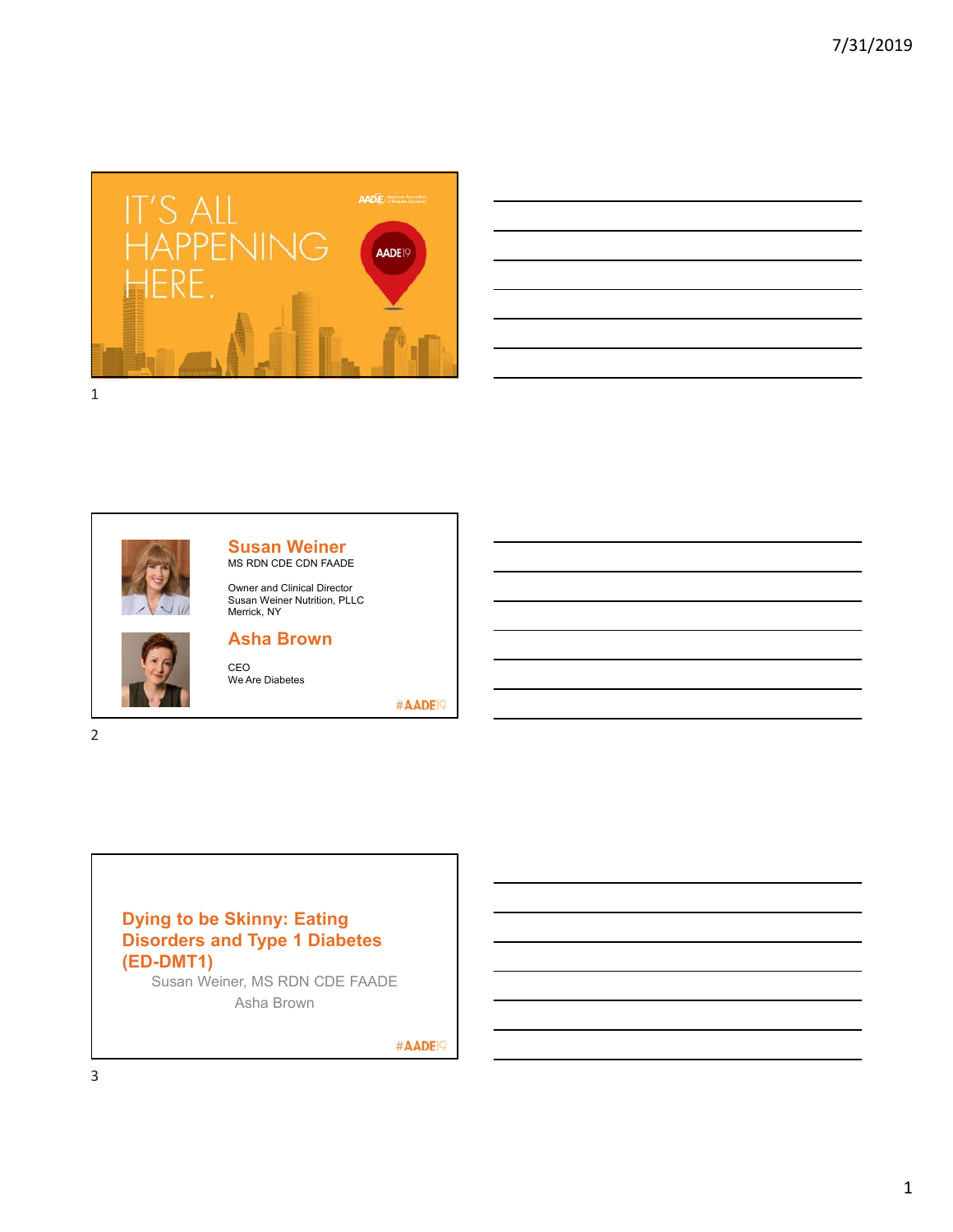#### **Disclosures**

- Notice of Requirements For Successful Completion
- Please refer to learning goals and objectives<br>– Learners must attend the full activity and complete the evaluation in order to claim continuing<br>education credit/hours
- Conflict of Interest (COI) and Financial Relationship Disclosures:<br>– Presenter: Susan Weiner: Advisor for Livongo, Consultant Abbott Nutrition<br>– Presenter: Asha Brown, No COI/Financial Relationship to disclose
- Non-Endorsement of Products:
- Accredited status does not imply endorsement by AADE, ANCC, ACPE or CDR of any commercial products displayed in conjunction with this educational activity
- 
- Off-Label Use: Participants will be notified by speakers to any product used for a purpose other than for which it was approved by the Food and Drug Administration.

#AADE<sup>19</sup>

4

#### **Learning Outcomes**

- After attending this session, participants will be able to actively identify the warning signs of insulin restriction and other eating disorder symptoms in type 1 diabetes.
- After attending this session, participants will be able to lead the healthcare team on discussions of the prevalence of eating disorders in type 1 diabetes, medical risks and treatment outcomes.
- After attending this session, participants will be able to actively explain how eating disorder treatments (psychological and nutritional) can be adapted for the person with type 1 diabetes.

#AADE<sup>19</sup>

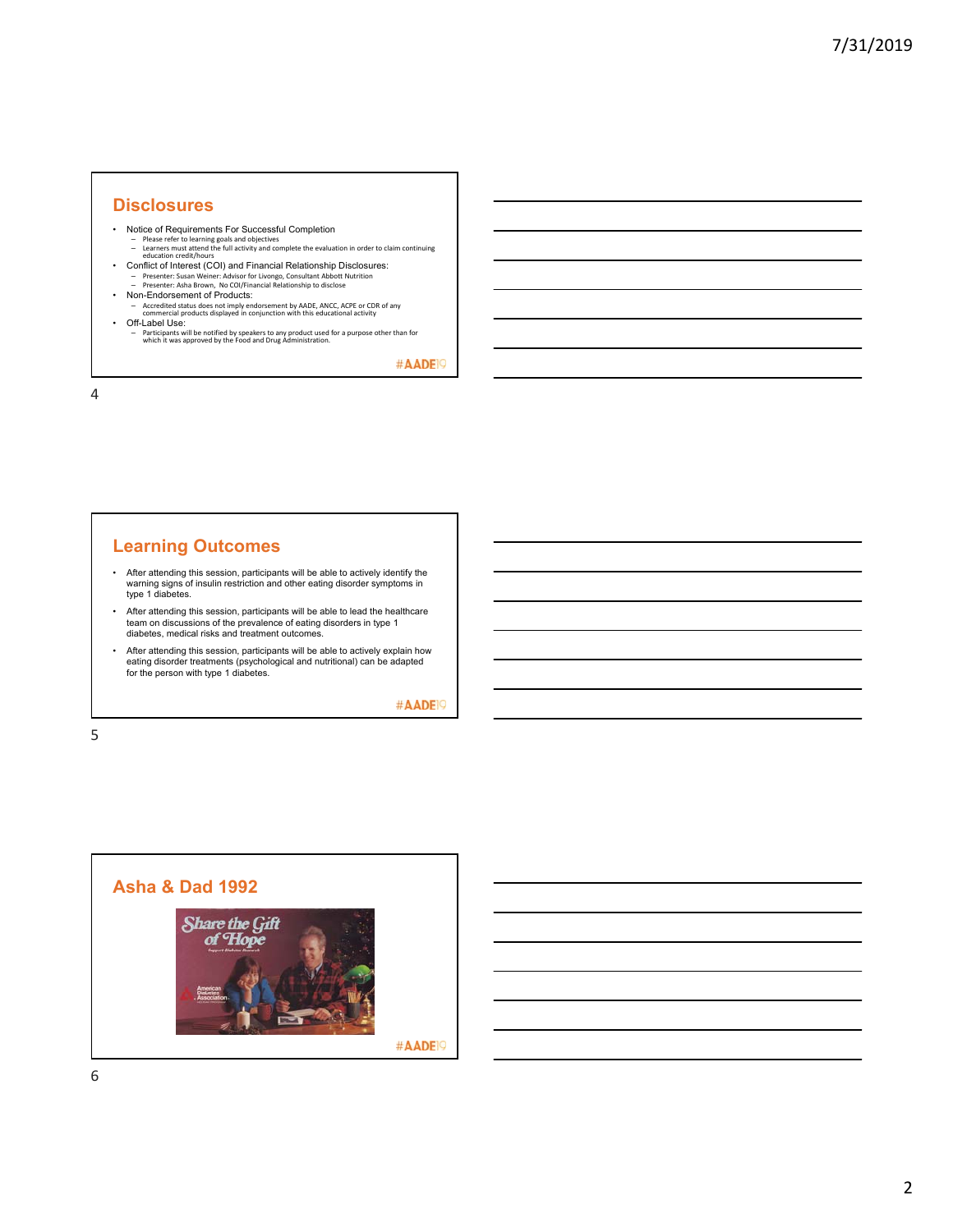





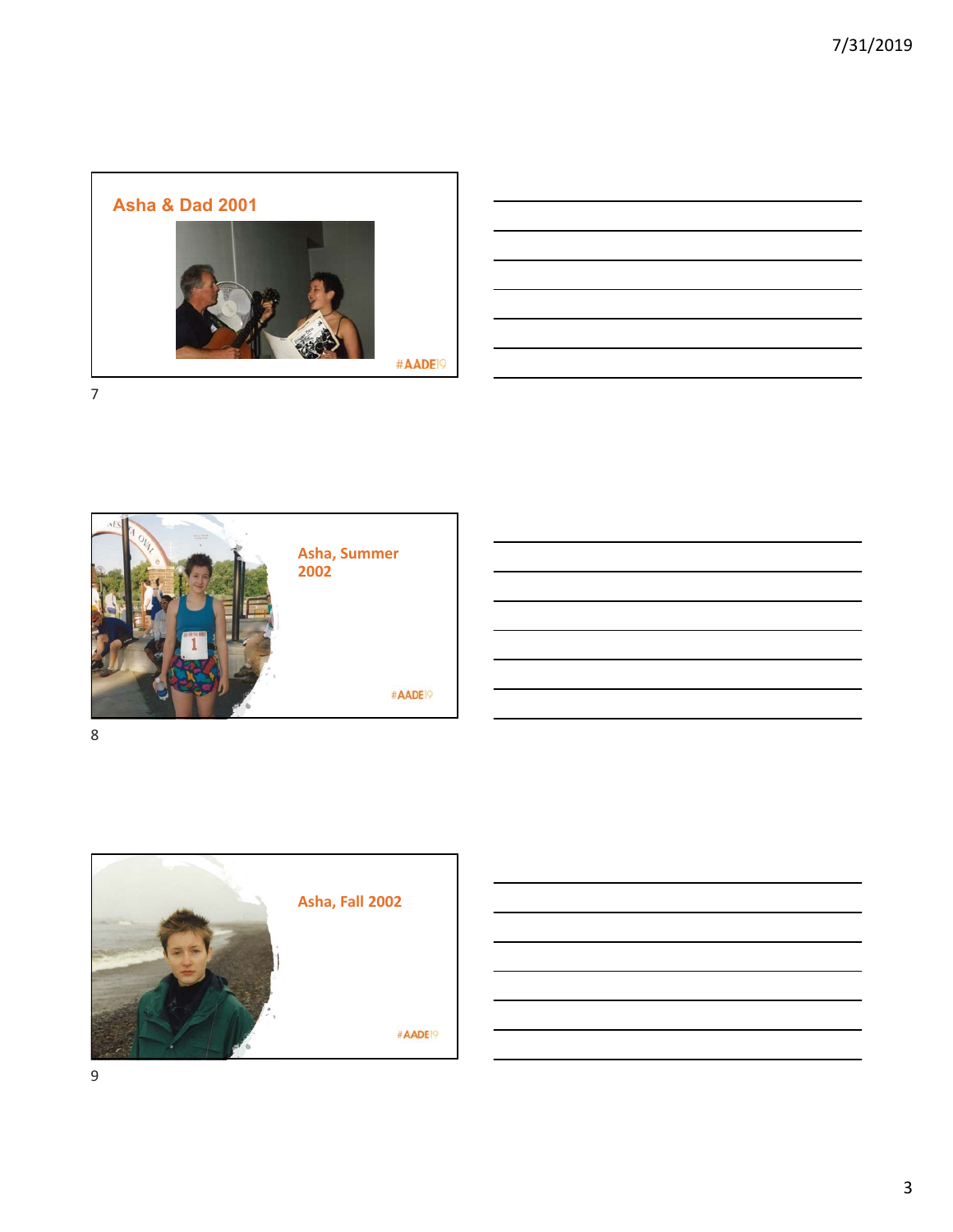7/31/2019



10



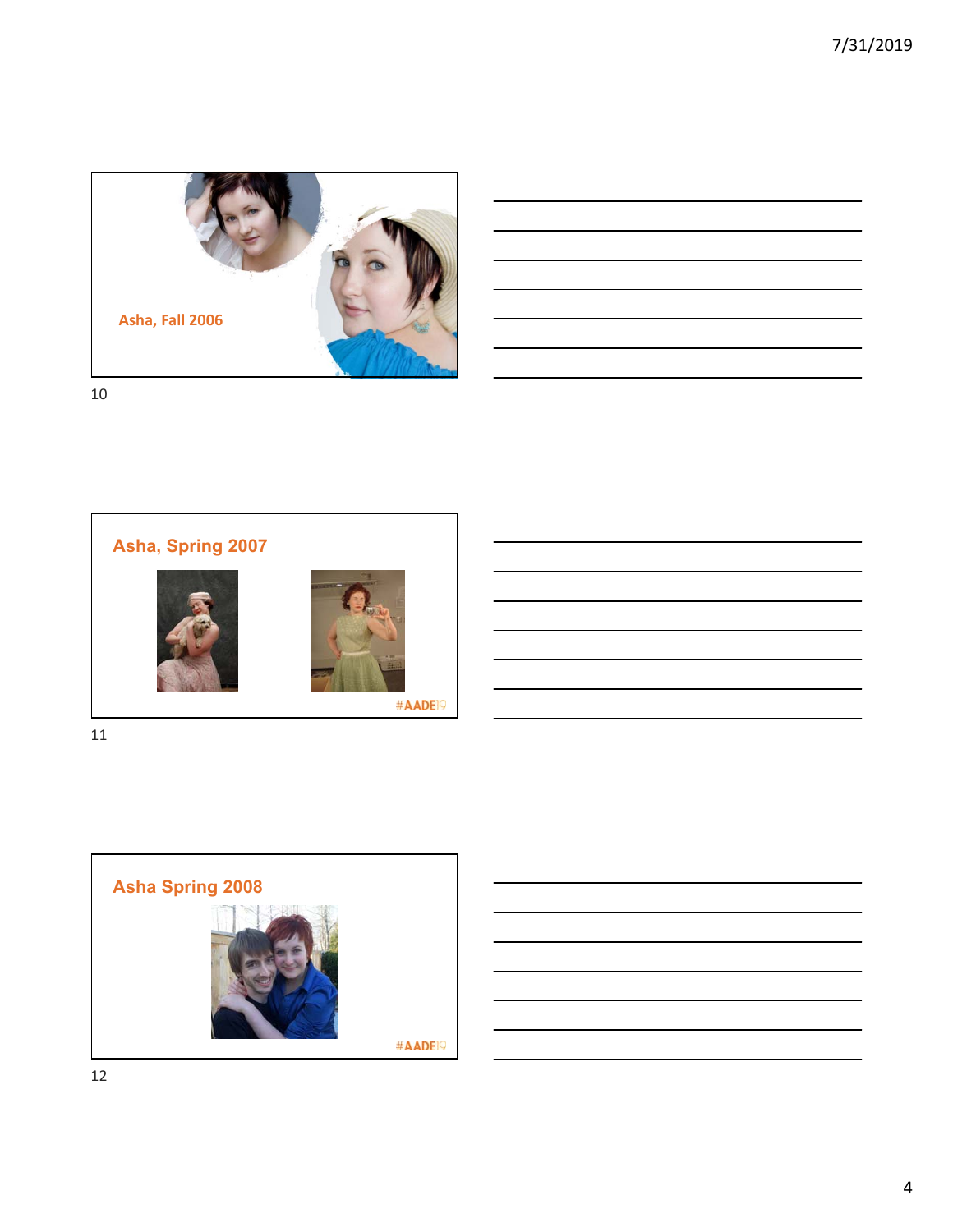

#AADE<sup>19</sup>

13



14



- Food Restriction
- Over Exercising
	- Trying to hide "extra exercise" from family and friends.

• Bingeing

- Binges triggered even more severe calorie cutting and exercise. • Exhaustion
	- The combination of both calorie restriction and over‐exercise triggered binges.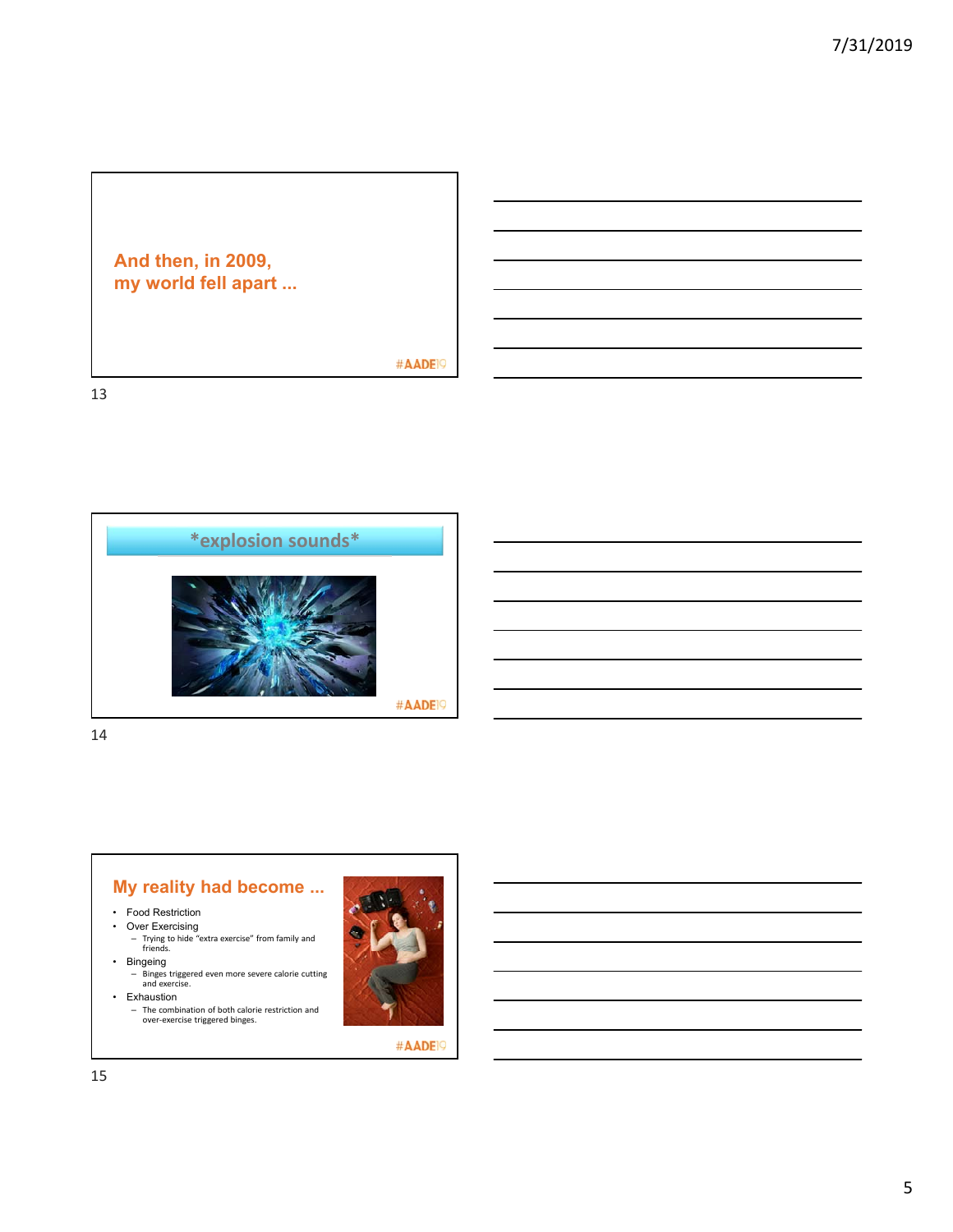## **More reality ...**

- Insulin omission
- No one knew
- No one asked



#AADE<sup>19</sup>

16

# **The Turning Point**

- Accepting treatment.
- Surrendering to change.
- Embracing recovery.
- Long-term commitment to recovery.

#AADE<sup>19</sup>

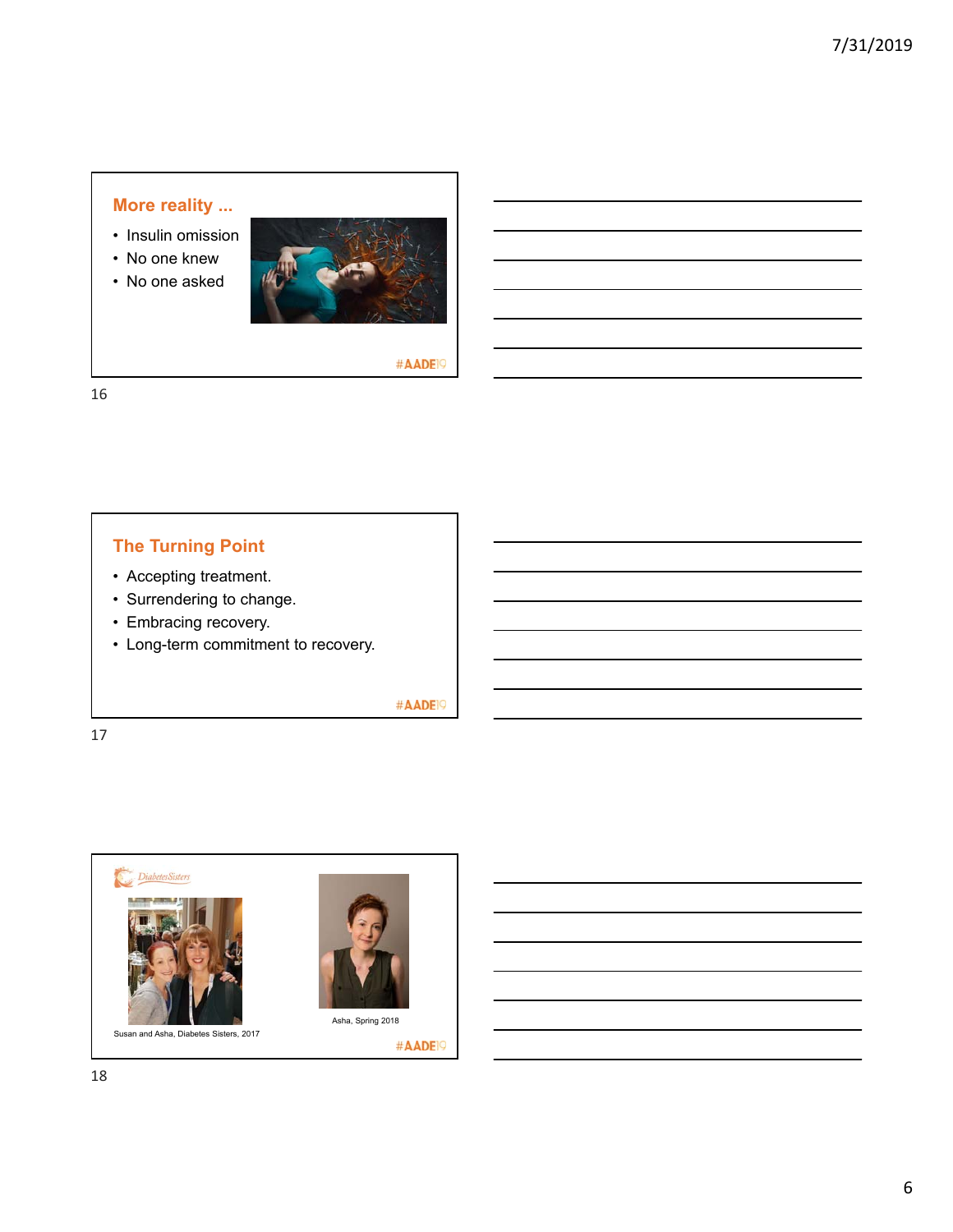





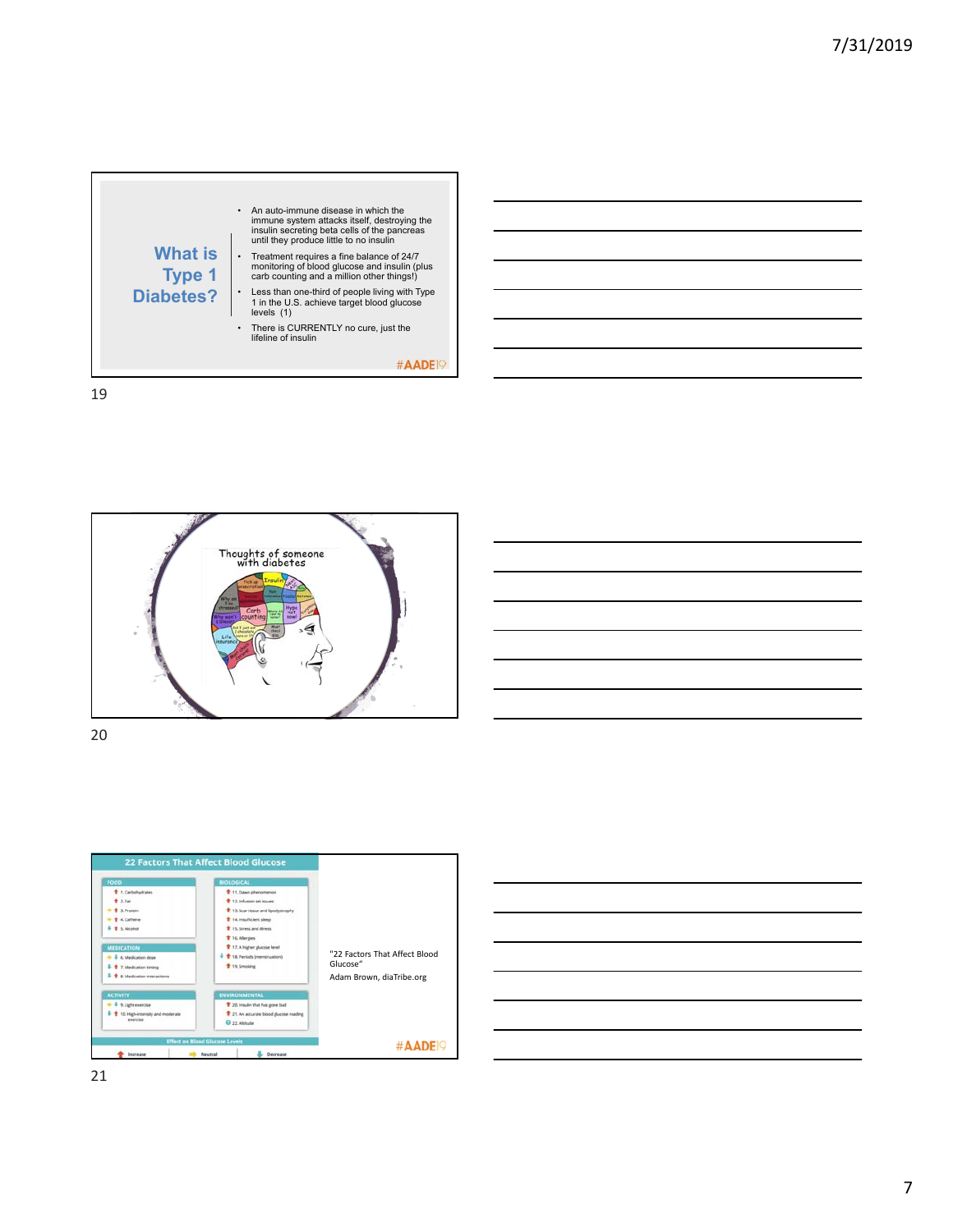

## **What Happens Without Insulin?**

- DKA (diabetic ketoacidosis) the body can't use sugar for fuel so it turns to alternative sources, like fat and muscle.
- As fat is broken down, acids called ketones begin building up in the blood and urine.
- High levels of ketones are poisonous and if left untreated can lead to coma or death.



#AADE<sup>19</sup>



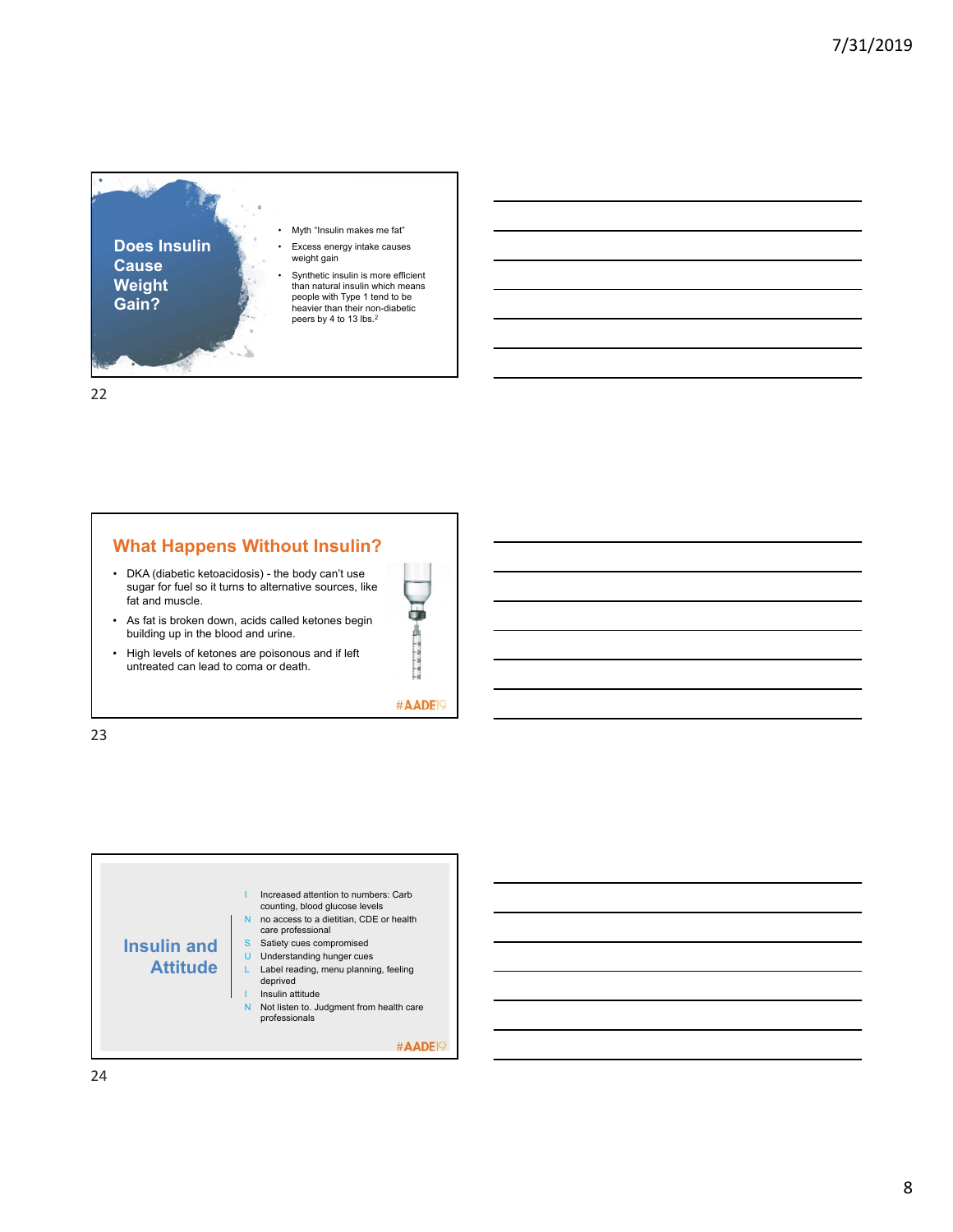





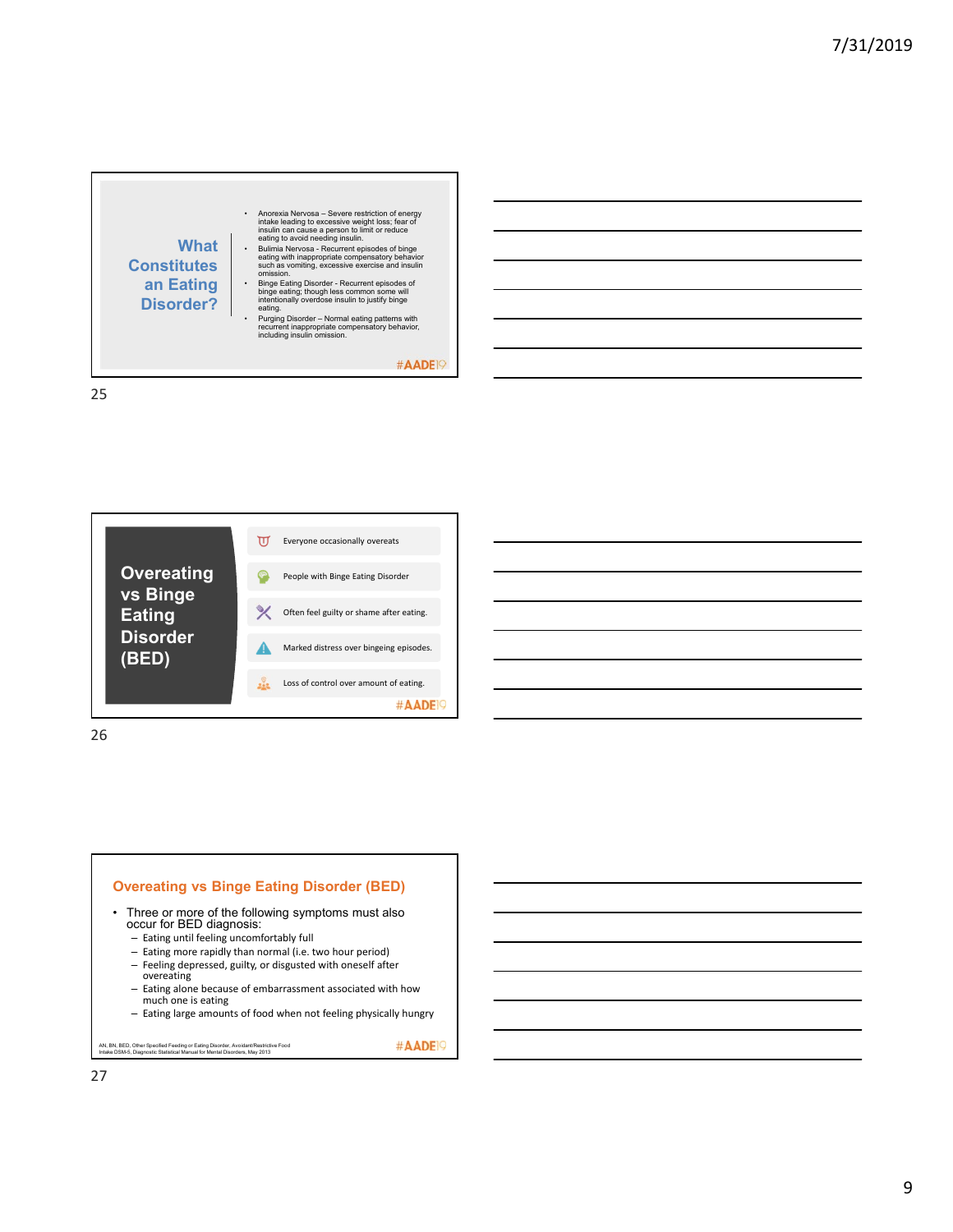





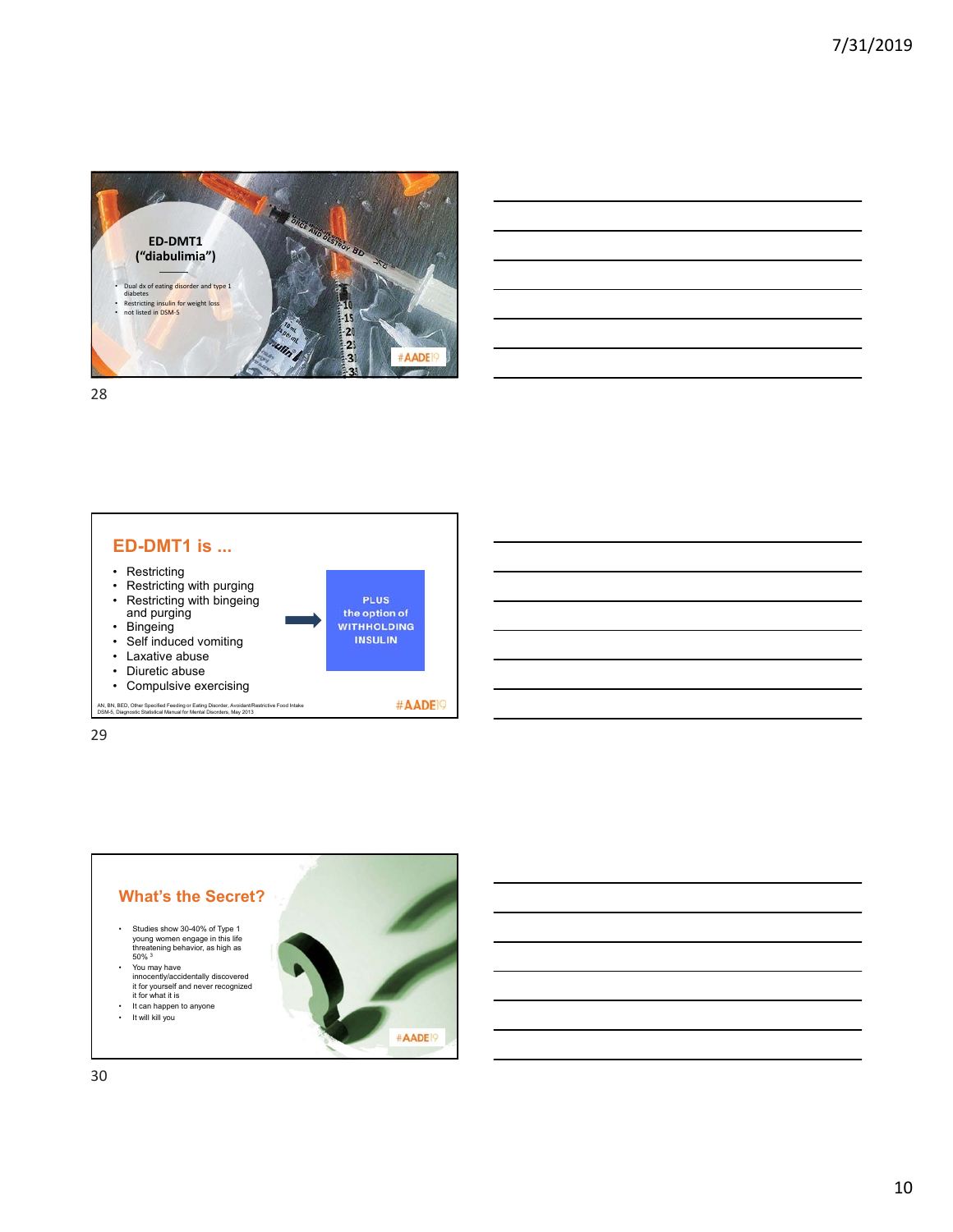

#AADE<sup>19</sup>





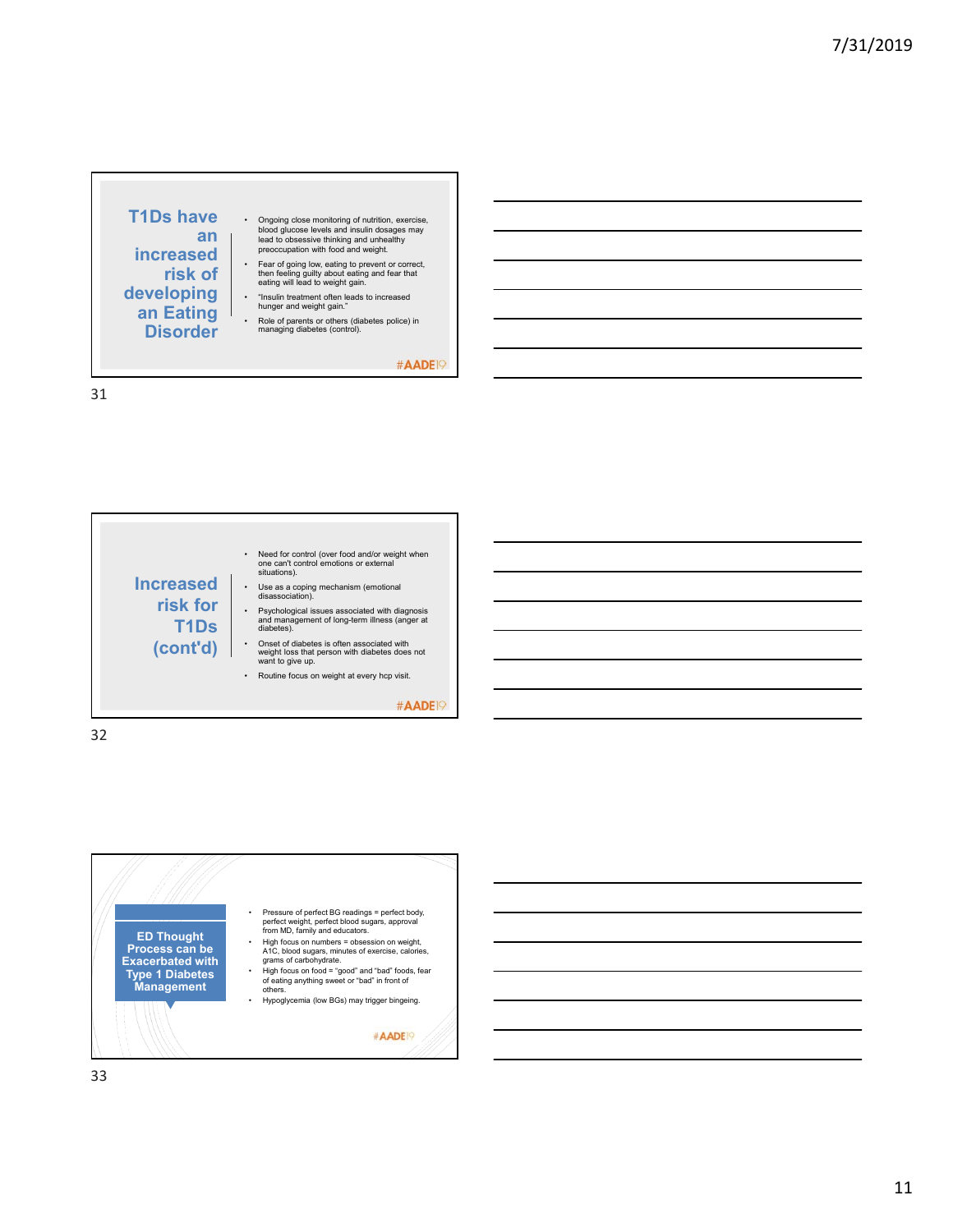

35

**"Tight Control" = Perfectionism = Eating Disorder**

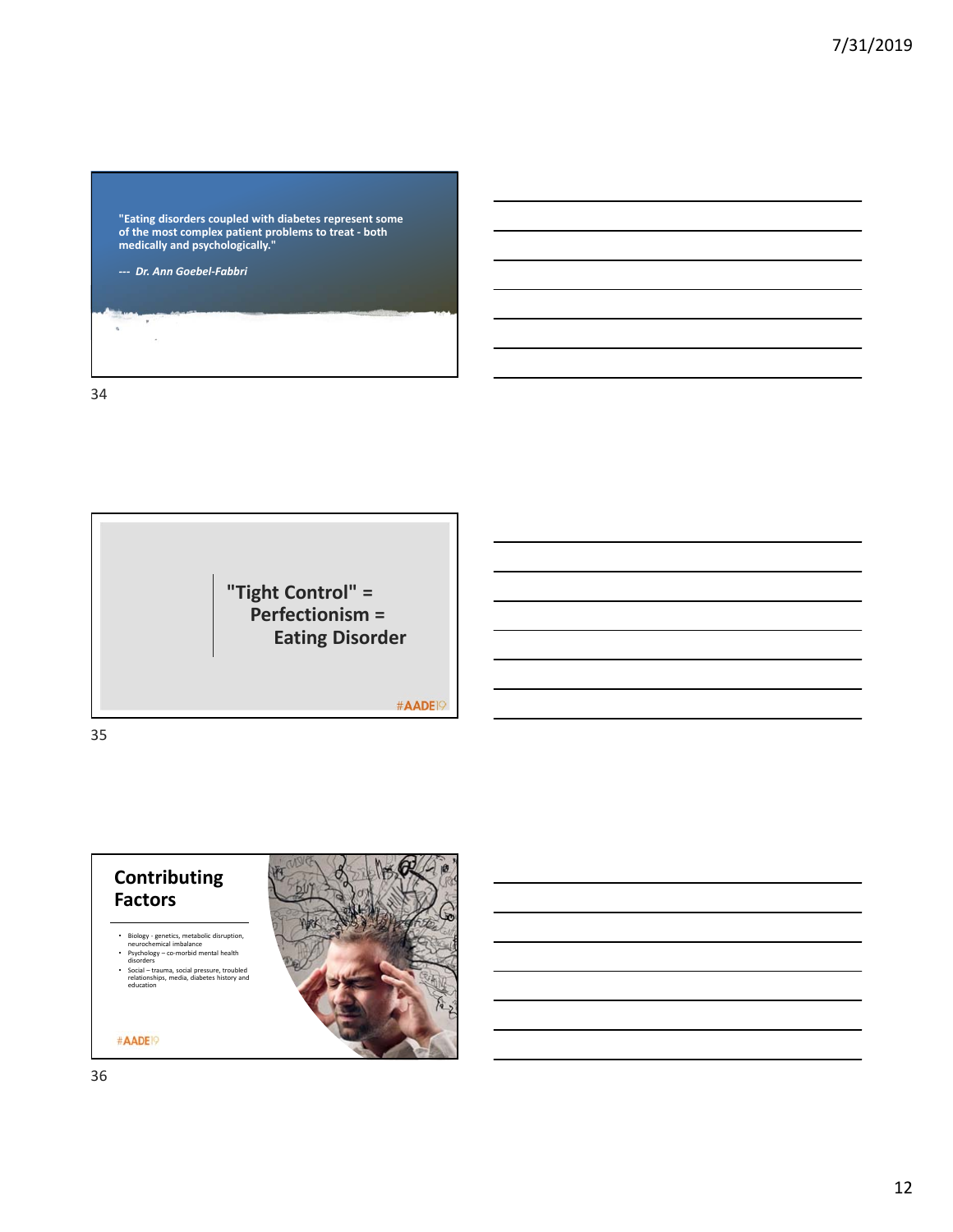#### **Ask the Right Questions**

- How much of the day do you think about weight, body shape or size?<br>• What have you used to try to lose weight? (if first question affirmative)
- What have you used to try to lose weight? (if first question affirmative)<br>• Do you ever feel you have out of control eating?
- Do you ever feel you have out of control eating?
- Do you ever feel guilty about what you have eaten? Do you have a hard time figuring out how much insulin you need for your carbohydrates?
- 
- Is it hard to give your insulin sometimes? Why? Do you give "partial" insulin doses because it is hard to give the full amount?

#AADE<sup>19</sup>

37

### **Ask the Right Questions**

- Do you give "partial" insulin doses because it is hard to give the full amount?
- Do you ever purposely skip insulin injections? How often?
- How often do you check your BG's? Do you ever skip the tests because<br>you don't want to see the number?<br>• Do you check for ketones? When?
- Do you check for ketones? When?
- Are there certain foods or food groups that you avoid? What are they?<br>• What are your thoughts when you have eaten "forbidden foods"?
- What are your thoughts when you have eaten "forbidden foods"?<br>• What do you do after you have eaten "forbidden foods"?
- What do you do after you have eaten "forbidden foods"?

#AADE<sup>19</sup>

38

#### **Signs and symptoms**

- Changes in eating habits (typically eating more but still losing weight).
- Rapid weight loss or weight gain.
- Low self-esteem or preoccupation with body image, weight or food intake.
- Frequent urination, excessive thirst or high glucose.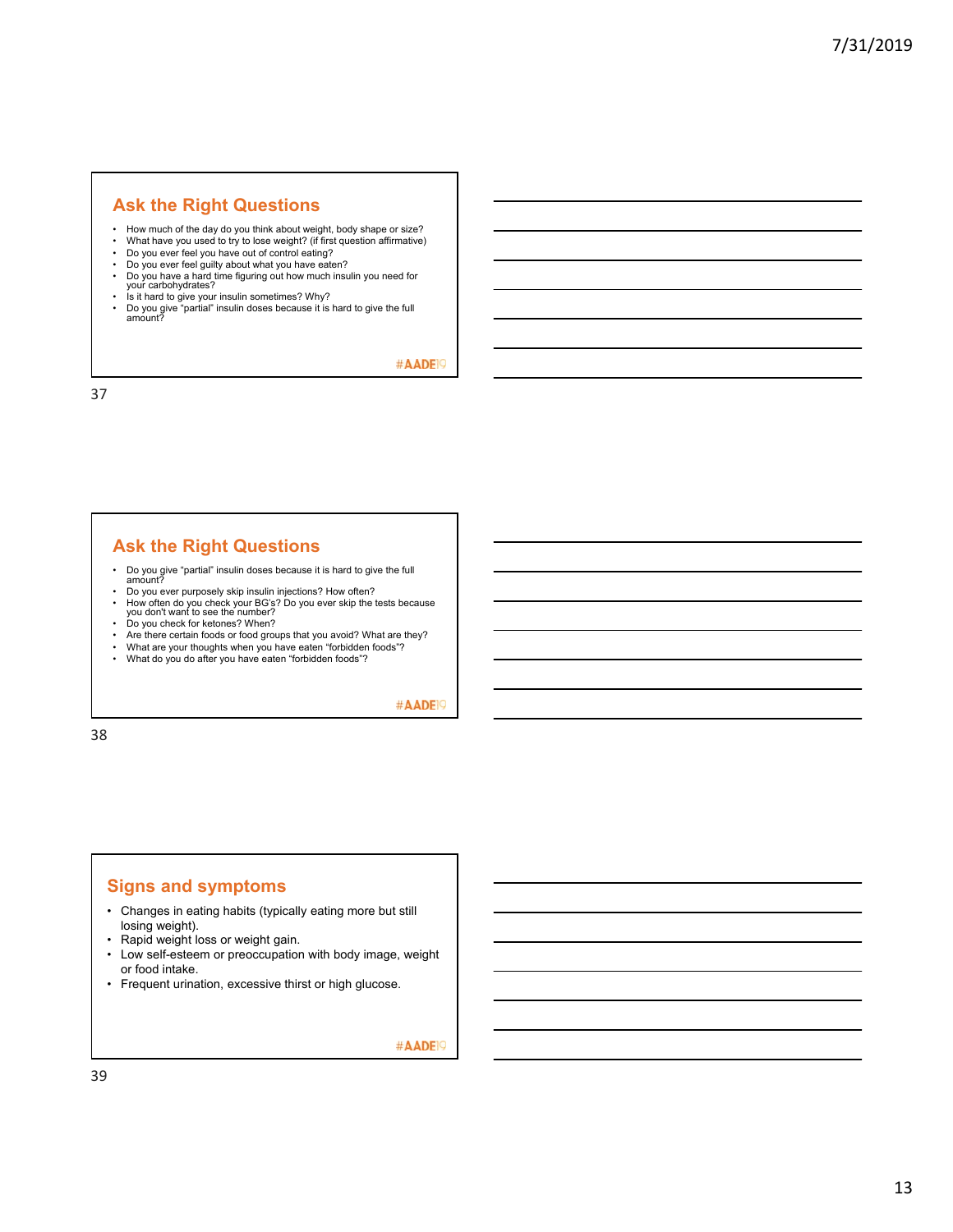#### **Signs and symptoms**

- Discomfort with eating or taking insulin in front of other people.
- Hoarding food.
- Unwillingness to follow through with medical appointments.
- Recurrent diabetic ketoacidosis (DKA).
- Low energy, fatigue, shakiness, irritability, confusion, anxiety or even fainting.

#AADE<sup>19</sup>

40

### **What PWDs aren't telling you!**

- "The more I eat, the higher my blood sugar will go, the more weight I will lose."
- "I know exactly how high I can bring my blood sugar levels without going into DKA or needing to be hospitalized."
- "I can function at blood sugar levels that others would normally be hospitalized for. I am invincible!"

#AADE<sup>19</sup>

41

#### **What PWDs aren't telling you!**

- "Eating carbs before or after exercising defeats the purpose of the exercise."
- "If I'm following all of the rules that a 'good' person with diabetes follows, I'm also following all the rules that my eating disorder dictates."
- "My endocrinologist picked up on the fact that I was purposefully skipping my insulin, so I went to a different endocrinologist."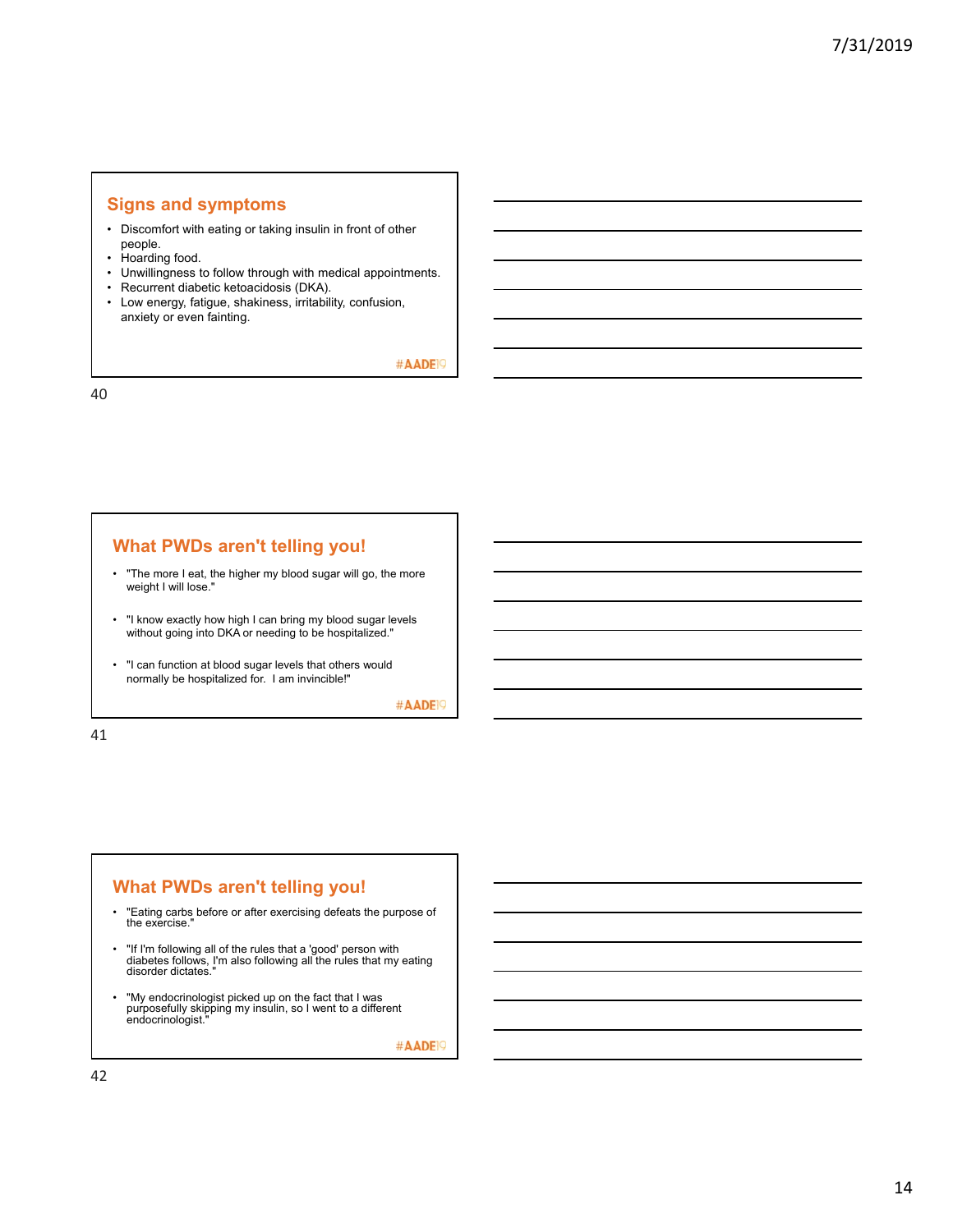# **So How Do We Effectively Manage ED-DMT1?**

#AADE<sup>19</sup>

43

#### **Effective treatment of ED-DMT1 involves...**

- Finding a balance between appropriate insulin intake and slow, gradual weight gain (if necessary).
- Closely monitoring the individual's progress and adjusting basal-to-carb and insulin-to-carb ratios as needed!
- Discuss POSITIVE approaches to thinking about your body.
- Continued therapy, potential medication for mood disorders.

#AADE<sup>19</sup>



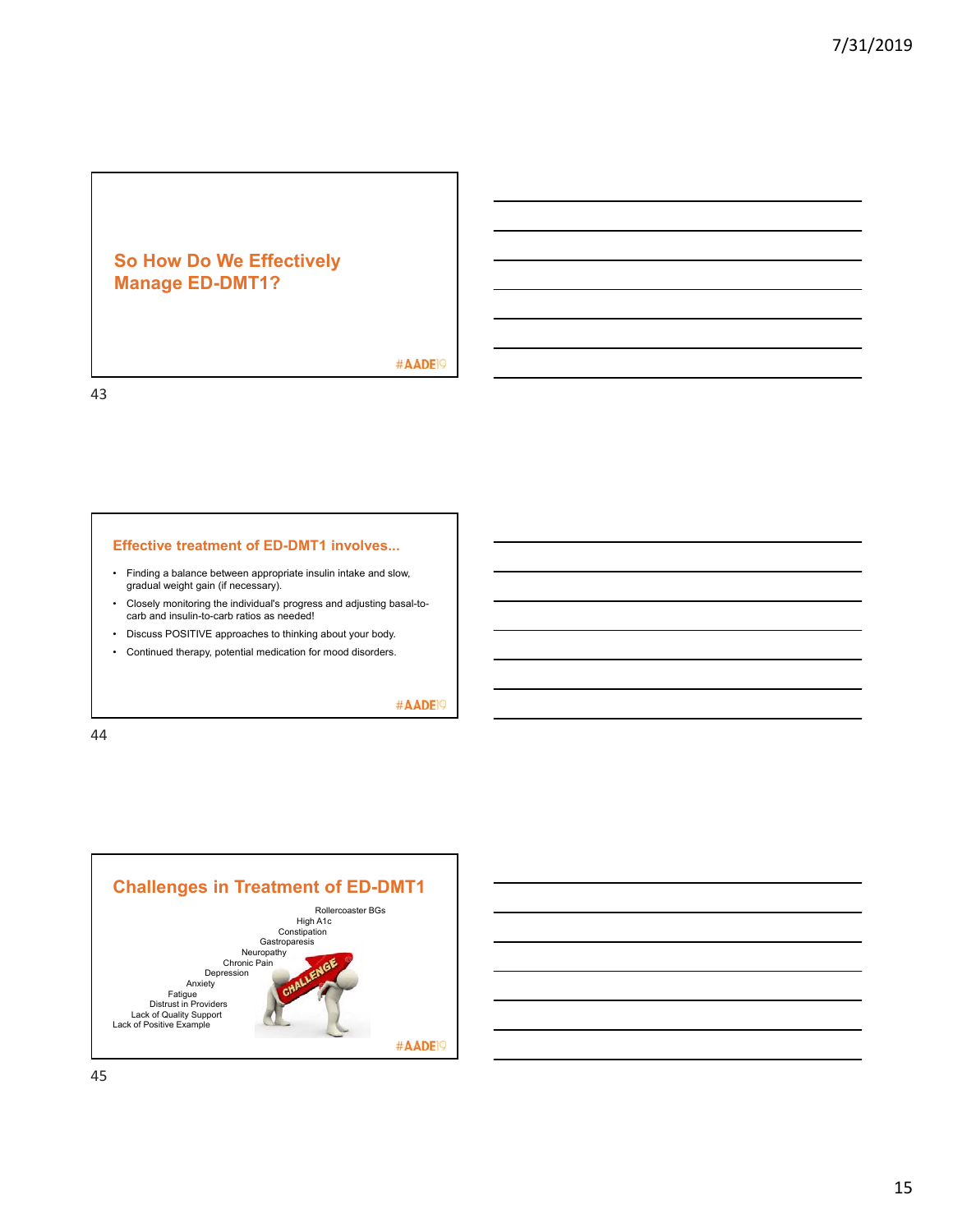### **Recognizing Signs in a Loved One**

- Not wanting to eat out or not wanting to eat with the family<br>• Fating in secrecy finding empty bottles, wrappers, contained
- Eating in secrecy finding empty bottles, wrappers, containers stashed or thrown away
- Noticeable change in how much a person is eating
- Eating a lot of junk food or food high in sugar<br>• Increased or new secrecy around their diabet
- Increased or new secrecy around their diabetes management
- Increased or new concern over their body size, shape or weight Excessive exercising, severe anxiety/panic if they cannot exercise
- Increased moodiness/depression

#AADE<sup>19</sup>

46

## **"Key Factors" for ED-DMT1 Treatment**

- Medical
	- Consistent diabetes care (testing schedule or CGM, plan for slow insulin reintroduction).
	- Control insulin edema by slow increase of insulin versus aiming for immediate in‐range BGs.
	- Pain control.
	- Complications may increase with better diabetes care (specialist MDs for treatment).

#AADE<sup>19</sup>

47

## **"Key Factors" (cont'd)**

- Diabetes Education
	- Review, confront and change old diabetes "rules."
	- BG management before/during/after exercise.
- Nutrition
	- Practice carb counting with "real meals."
	- Meal plan based on treatment goals (adjustments made as often as needed).
	- Conquer the "good food" and "bad food" way of thinking.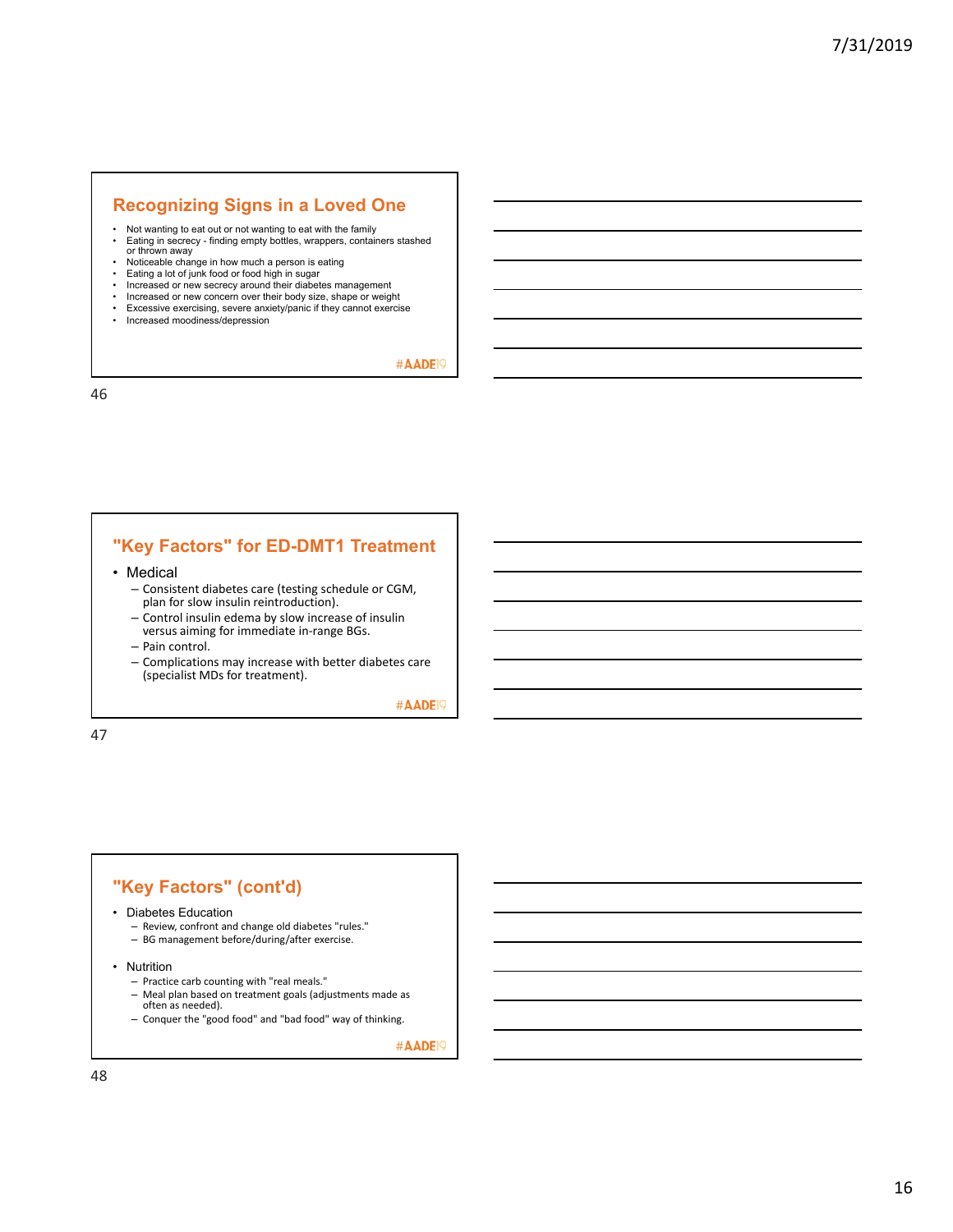# **"Key Factors" (cont'd)**

• Psychological

- Struggles with diabetes acceptance.
- Attempt to decrease/eliminate ED behaviors and symptom use.
- DBT skills.
- 
- Consider checking BGs before each therapy session.
- Stress management.
- Medication management for co‐occurring mood disorders.

#AADE<sup>19</sup>

49

#### **Ultimate Goals for Treatment**

• PWDs find a balanced, healthy weight they can be happy with, without feeling compelled to abuse insulin.

- Restore hunger scale to normal range.
- Develop the ability to appropriately interpret and respond to physiological hunger.
- Decrease urges to restrict and/or binge.
- Help PWDs recognize when they are wanting to eat for reasons other than hunger.

#AADE<sup>19</sup>

50

### **Ultimate Goals for Treatment (cont'd)**

- Equip PWD with tools and strategies including introduction to coping skills.
- Diabetes Online Community (DOC) – Diabetes Sisters
	- Beyond Type 1
- In-person meetings & gatherings. – Local JDRF "Adults with T1D" meetings.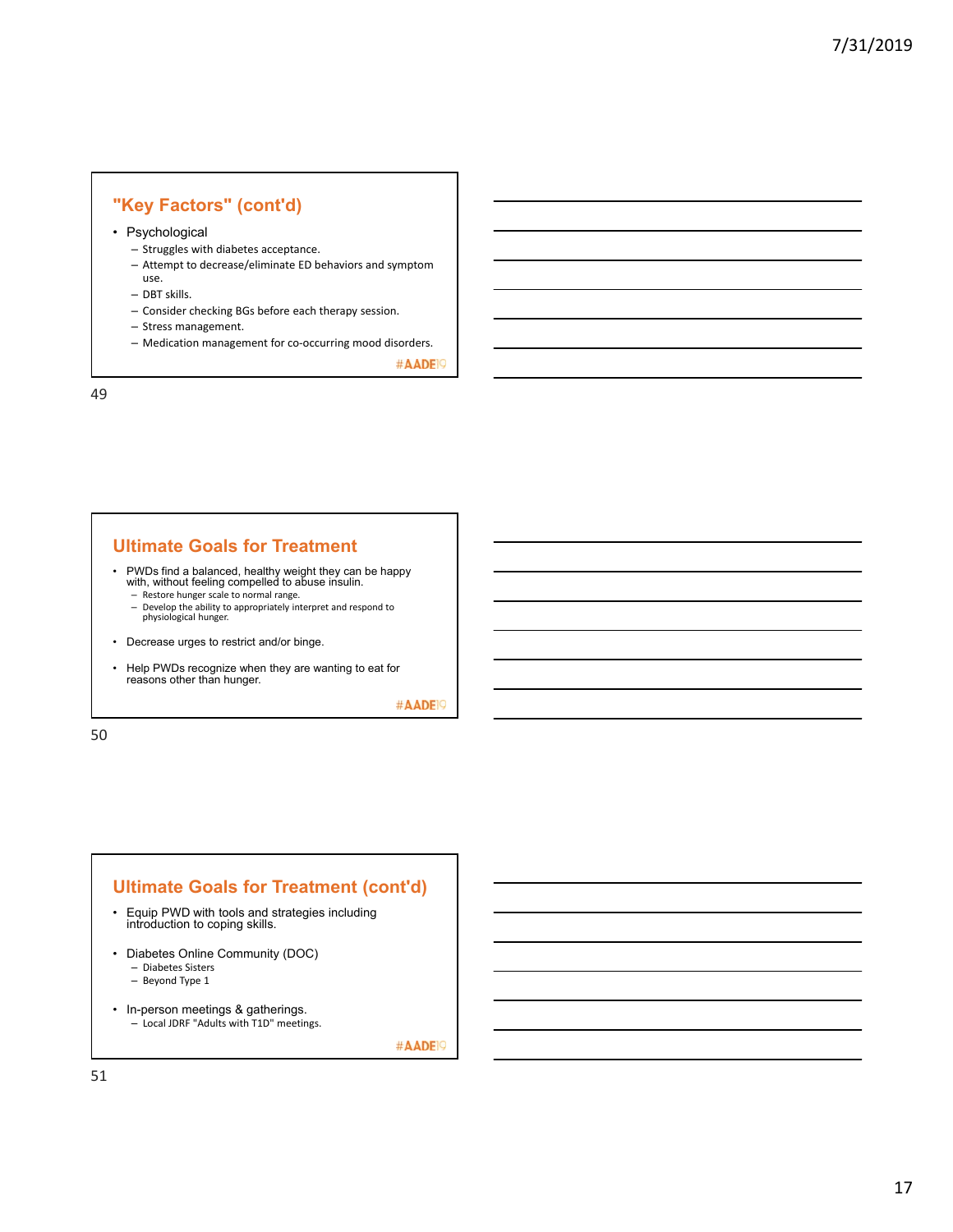



## **Final Thoughts**

- This is a TEAM effort! Multiple providers are needed for the successful treatment of an individual with ED-DMT1.
- Trying to treat the diabetes without treating the eating disorder is like putting a band-aid on a bullet wound.
- Eating disorder treatment for PWD is a balacing act.

#AADE<sup>19</sup>

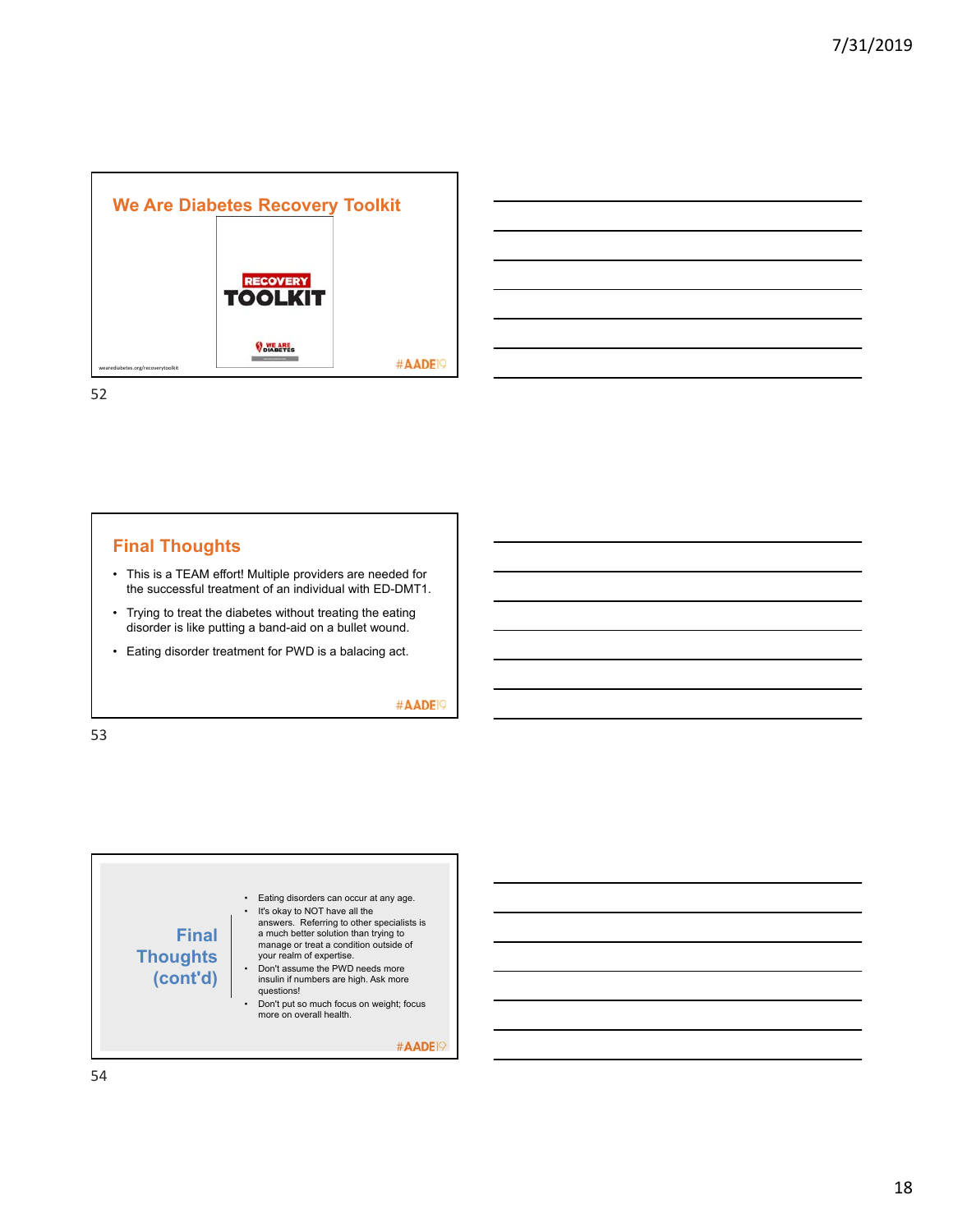



# **Practice Applications**

- 
- 1. If a person with type 1 diabetes exhibits signs of Diabetic Ketoacidosis<br>(DKA possibly due to insulin omission), inmediately contact their<br>physician or direct for hospitalization.<br>2. If a person with type 1 diabetes is
- 

#AADE<sup>19</sup>